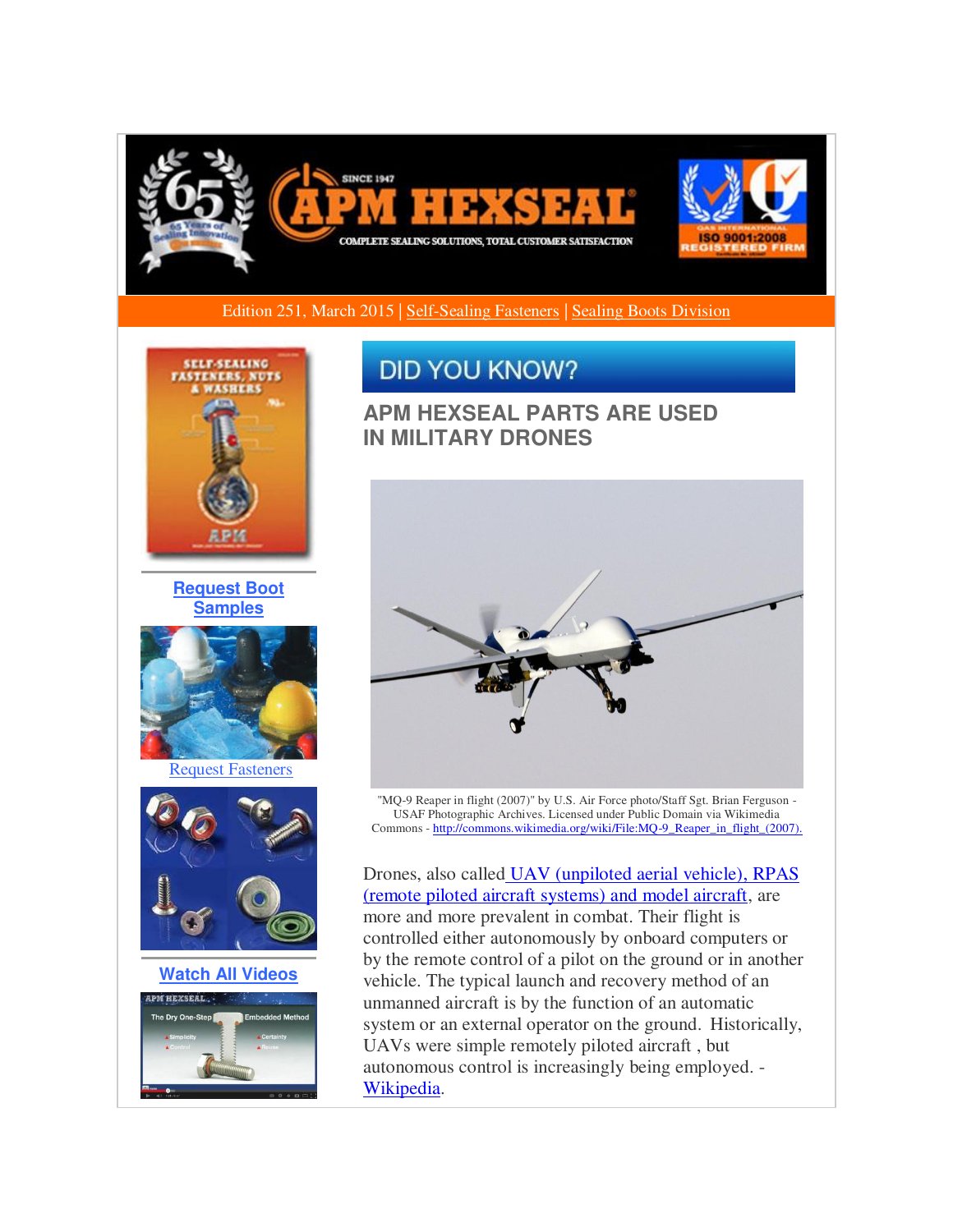

#### [Download Literature](http://r20.rs6.net/tn.jsp?f=0014XuT3V4tA8Kjv7QGnV4TkH8sKtmCh2ek_cUmsuYdZuDrZn98pgSYAfgP0PmwptHlVwWVWWJhsS9mwjo6n7LW9Ca9JpCcRBHdPO4KZJQgbYMu0n2DY6uY6H064vgEvzRZG5Ljbq2wo_L8KLs1wKFeF8iCbD0ElxMUDDG4JP31B7h1QtYvZVWGkcTZ8JvWRtzghXk6nYzcObj9RiLg620cxx8EWA4FDhDOtPYXiyR53Y0FNT10TFfeMvTaiVnT9j3XF39UO5wGJTn559RKYRJnQl8hOhtOX_iQ&c=rakTsXCjWGRoa05nfjI3pV-YPclyLuuKMPoIsL-PNENaN0kTCvMtQA==&ch=_nJ65e9cTaCUr_94MjH71Do6tv8--3C9Je-7m2l24pSREthcQ9Kslw==)





**Toll Free:**  800-498-9034

**Email:** [info@apmhexseal.com](mailto:info@apmhexseal.com)





Consistency, performance and reliability are key. Air pressure, temperature, pollution, dirt/sand and other environmental elements highly affect the reliability of the aircraft. And ultimately, the success of the mission. Given APM Hexseal's history in military and ensuring reliability in the weapons' performance, it only seemed a natural fit to utilize APM products to increase the reliability and performance in remote piloted aircraft systems as well.



APM Hexseal SEELSKREW<sup>®</sup> is found in the actual drone itself, sealing out air, water, dust/sand and other liquid or gaseous contaminants. When vibration on the



actual aircraft is an issue, the [threadlocking enhancements](http://r20.rs6.net/tn.jsp?f=0014XuT3V4tA8Kjv7QGnV4TkH8sKtmCh2ek_cUmsuYdZuDrZn98pgSYAWK3UoLwrCixdrBUQrAu5SF4VFb4ooXbxmzL_I0xZtjIx0KB4ZmHz3KjRiqbtKIeNBhJcy7FybYz1EBrqIZXOiubM8rV6ixIRNjCqzJbgKXLQrnNCQSe9My8oTjUXUNLe81HYvsKsWNxqjeMnAROQG5IgEIH5W4t8PjxJ8wlQgtbHX19fPW0Wnq8xCAbjkeSyvC7vfSAio24X3kkZx2R7p1kyHjfVOceZ8PKPFVpeBke3IrdZzMLjW4=&c=rakTsXCjWGRoa05nfjI3pV-YPclyLuuKMPoIsL-PNENaN0kTCvMtQA==&ch=_nJ65e9cTaCUr_94MjH71Do6tv8--3C9Je-7m2l24pSREthcQ9Kslw==) are added to the drone for even more protection from the elements.



APM [self-sealing boots](http://r20.rs6.net/tn.jsp?f=0014XuT3V4tA8Kjv7QGnV4TkH8sKtmCh2ek_cUmsuYdZuDrZn98pgSYAWK3UoLwrCix7xoz_KBCfSi0SrWwO0oH_ca0O7yLzvpvADyrZQoTOe8pprXA9ok7Xup5iQcoyix_qy4QO2O0lEcGvwspZm6uw3pVMalnLAtOl8KtPtuJalwCHjozzkVWcLY00aPo3fYmGkXGRqBx3Do2zaTxCV6WIumC4oBazKCl0lqg1p6hqnNBfIerdaZJE73NDjmi6dNrdzuQy90erLeKvWepRzYeTYVBSOfDOF8_JLh0yTLoy1_X_8128BZ25rUYufAYdWg-8D26AIMSHvqdsfKZ4e6DmKgDBtaZQgA3FI8becnf8CA=&c=rakTsXCjWGRoa05nfjI3pV-YPclyLuuKMPoIsL-PNENaN0kTCvMtQA==&ch=_nJ65e9cTaCUr_94MjH71Do6tv8--3C9Je-7m2l24pSREthcQ9Kslw==) are used on the actual controls themselves. This again protects the unit from any elemental and environmental concern, thus increasing the reliability in the performance. And as you can imagine, it's all timing and precision in the military. APM, once again, provides the perfect products to